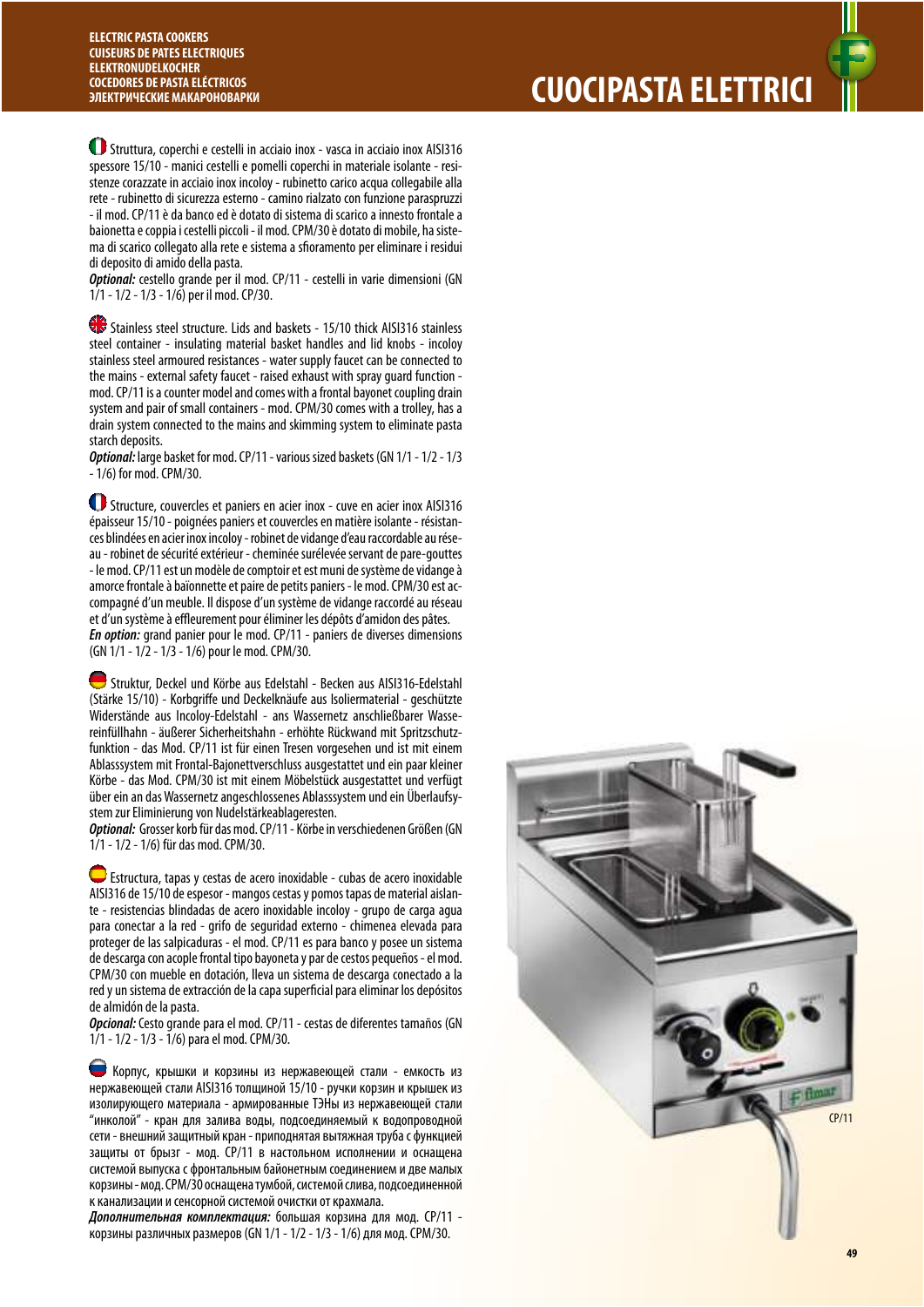# **CUOCIPASTA ELETTRICI**

### *<u>ANDROITECTURE OF THE WAY OF THE WAY OF THE WAY OF THE WAY OF THE WAY OF THE WAY OF THE WAY OF THE WAY OF THE WAY OF THE WAY OF THE WAY OF THE WAY OF THE WAY OF THE WAY OF THE WAY OF THE WAY OF THE WAY OF THE WAY OF THE* </u>



| MODELLO<br>MODÈI F<br>MODELO                                                                                                                          | <b>MODEL</b><br><b>MODELL</b><br><b>МОДЕЛЬ</b>                             | CP/11                 | <b>CPM/30</b>          |
|-------------------------------------------------------------------------------------------------------------------------------------------------------|----------------------------------------------------------------------------|-----------------------|------------------------|
| POTFN7A<br>PUISSANCE<br>POTENCIA                                                                                                                      | <b>POWER</b><br><b>LEISTUNG</b><br>МОЩНОСТЬ                                | 3.5 kW                | 8,0 kW                 |
| <b>ALIMENTAZIONE</b><br><b>BRANCHEMENT</b><br>ALIMENTACIÓN                                                                                            | <b>POWER SUPPLY</b><br><b>STROMVERSORGUNG</b><br><b>ПОДКЛЮЧЕНИЕ</b>        | 230V/1N/50-60Hz       | 400V/3N/50-60Hz        |
| CAPACITÀ VASCA<br><b>BASIN CAPACITY</b><br><b>CONTENANCE DE LA CUVE</b><br>FASSUNGSVERMÖGEN DES BEHÄLTERS<br>CAPACIDAD CUBA<br>ЕМКОСТЬ ВАННЫ          |                                                                            | 11 Lt.                | $30$ It.               |
| <b>CAPACITÀ CESTO</b><br><b>BASKET CAPACITY</b><br><b>CONTENANCE PANIER</b><br>KORB-FASSUNGSVERMÖGEN<br><b>CAPACIDAD CESTA</b><br>ВМЕСТИМОСТЬ КОРЗИНЫ |                                                                            | 1 kg                  | 3 kg                   |
| TEMPO 20→100°C<br>TEMPS 20 - 100°C<br>TIEMPO 20→100°C                                                                                                 | TIME 20→100°C<br>ZEIT 20 - 100°C<br>BPEMA 20→100°C                         | $\sim$ 20'            | $\sim$ 30'             |
| TEMPO 90→100°C<br>TEMPS 90 - 100°C<br>TIEMPO 90→100°C                                                                                                 | TIME 90→100°C<br>ZEIT 90 - 100°C<br><b>BPEMЯ 90→100°С</b>                  | $\sim$ 3'             | $\sim 6'$              |
| PRODUZIONE ORARIA<br>PRODUCTION PAR HEURE<br>PRODUCCIÓN HORARIA                                                                                       | <b>HOUR PRODUCTION</b><br><b>STUNDENLEISTUNG</b><br>ПОЧАСОВОЕ ПРОИЗВОДСТВО | 7 kg/h                | 15 kg/h                |
| <b>DIMENSIONI</b><br><b>DIMENSIONS</b><br><b>DIMENSIONES</b>                                                                                          | <b>DIMENSIONS</b><br>ABMESSUNGEN<br><b>РАЗМЕРЫ</b>                         | 300x600x<br>410h (mm) | 400x700x<br>1040h (mm) |
| PESO NETTO<br><b>POIDS NET</b><br>PESO NETO                                                                                                           | <b>NET WEIGHT</b><br><b>NETTOGE WICHT</b><br><b>BFC HETTO</b>              | 17 Kg                 | 49 Kg                  |
| PESO LORDO<br><b>POIDS BRUT</b><br><b>PESO BRUTO</b>                                                                                                  | <b>GROSS WEIGHT</b><br><b>BRUTTOGEWICHT</b><br><b>BEC БРУТТО</b>           | 25 Kg                 | 59 Kg                  |
| DIMENSIONI IMBALLO<br>PACKAGED DIMENSIONS<br>DIMENSIONS DE L'EMBALLAGE<br>VERPACKUNGSABMESSUNGEN<br>DIMENSIONES DEL EMBALAJE<br>РАЗМЕРЫ УПАКОВКИ      |                                                                            | 660x370x<br>570h (mm) | 780x480x<br>1200h (mm) |
| <b>VOLUME IMBALLO</b><br>PACKAGED VOLUME<br><b>VOLUME DE L'EMBALLAGE</b><br>VERPACKUNGSVOLUMEN<br><b>VOLUMEN DEL EMBALAJE</b><br>ОБЪЕМ УПАКОВКИ       |                                                                            | $0,139 \text{ m}^3$   | $0,449 \text{ m}^3$    |

#### $CP/11$

H<sub>2O</sub>-IN<sub>45</sub>

600

**TCX**  $\sim$